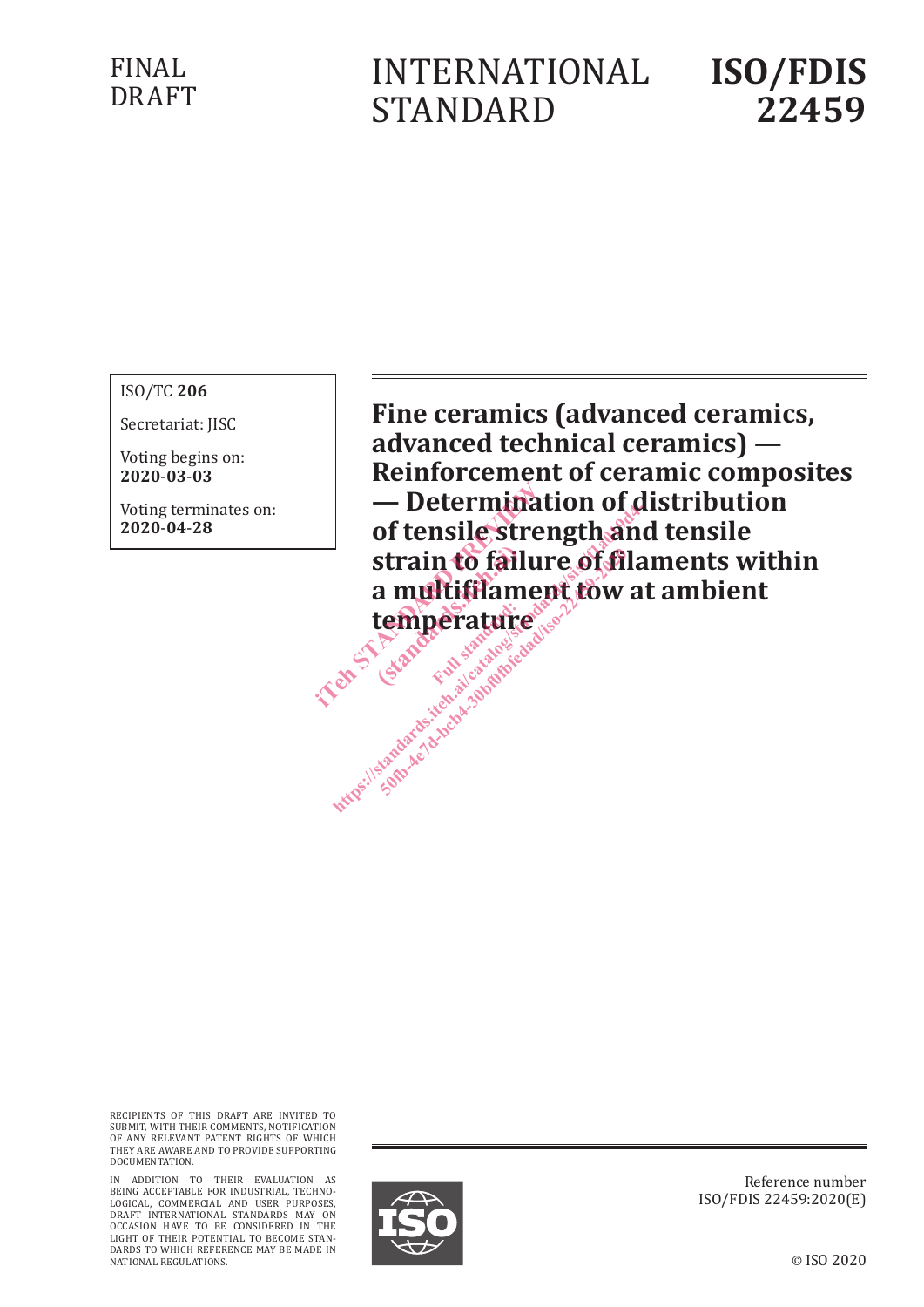



### **COPYRIGHT PROTECTED DOCUMENT**

#### © ISO 2020

All rights reserved. Unless otherwise specified, or required in the context of its implementation, no part of this publication may be reproduced or utilized otherwise in any form or by any means, electronic or mechanical, including photocopying, or posting on the internet or an intranet, without prior written permission. Permission can be requested from either ISO at the address below or ISO's member body in the country of the requester.

ISO copyright office CP 401 • Ch. de Blandonnet 8 CH-1214 Vernier, Geneva Phone: +41 22 749 01 11 Fax: +41 22 749 09 47 Email: copyright@iso.org Website: www.iso.org

Published in Switzerland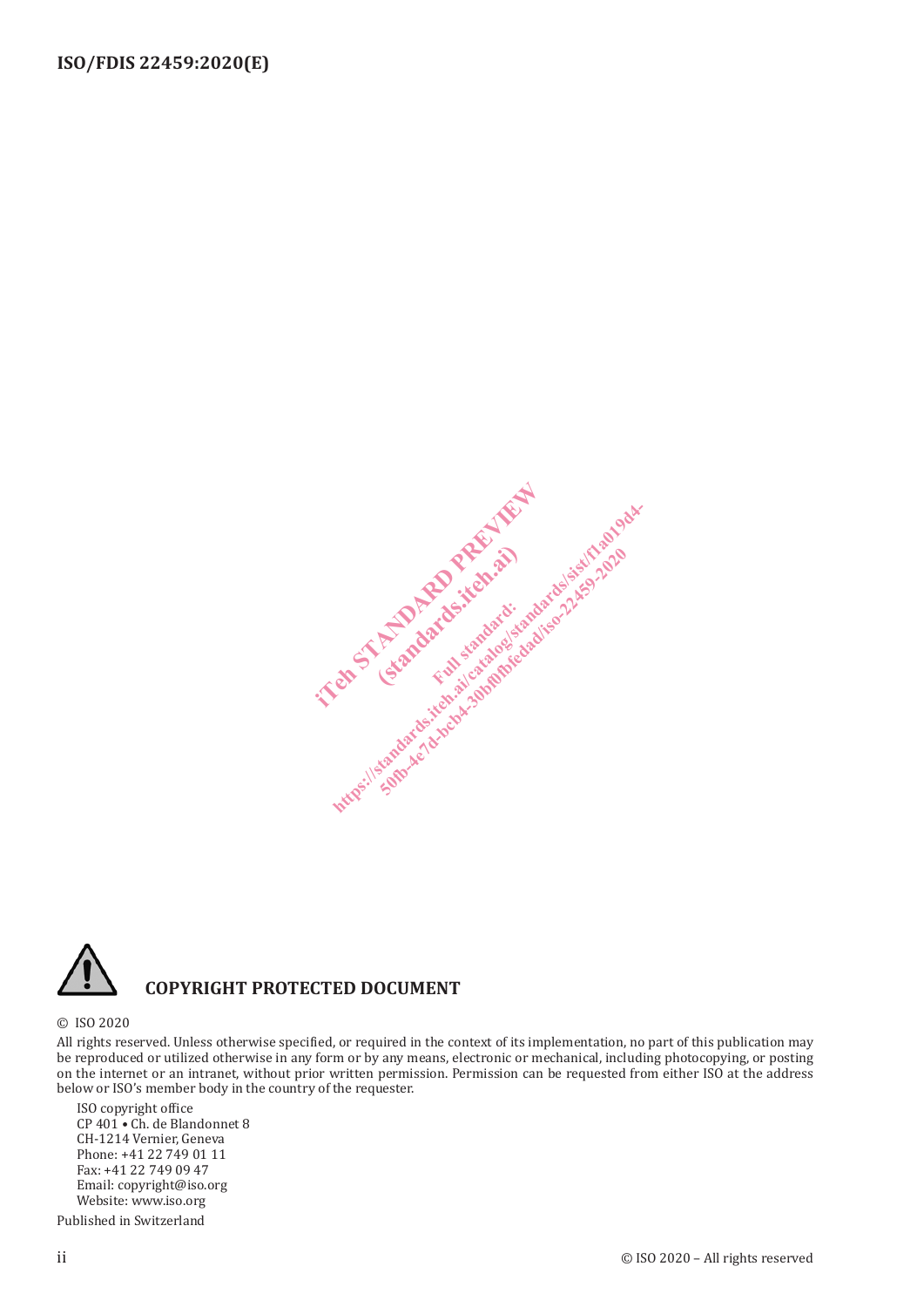## **Contents**

| 1         |                                                                                                                                                                                                                           |                                                                                                                                                                                                                                         |  |
|-----------|---------------------------------------------------------------------------------------------------------------------------------------------------------------------------------------------------------------------------|-----------------------------------------------------------------------------------------------------------------------------------------------------------------------------------------------------------------------------------------|--|
| 2         |                                                                                                                                                                                                                           |                                                                                                                                                                                                                                         |  |
| 3         |                                                                                                                                                                                                                           |                                                                                                                                                                                                                                         |  |
| 4         |                                                                                                                                                                                                                           |                                                                                                                                                                                                                                         |  |
| 5         |                                                                                                                                                                                                                           | Significance and use <b>Exercise and Significance</b> 3                                                                                                                                                                                 |  |
| 6         |                                                                                                                                                                                                                           |                                                                                                                                                                                                                                         |  |
|           | 6.1                                                                                                                                                                                                                       |                                                                                                                                                                                                                                         |  |
|           | 6.2                                                                                                                                                                                                                       |                                                                                                                                                                                                                                         |  |
| 7         |                                                                                                                                                                                                                           |                                                                                                                                                                                                                                         |  |
|           | 7.1                                                                                                                                                                                                                       |                                                                                                                                                                                                                                         |  |
|           | 7.2                                                                                                                                                                                                                       |                                                                                                                                                                                                                                         |  |
|           | 7.3                                                                                                                                                                                                                       |                                                                                                                                                                                                                                         |  |
| 8         | Test specimen preparation<br>8.1 General 5<br>8.2 Window type specimen<br>8.3 Cylindrical end type specimen<br>8.4 Number of test specimens<br>7 Test procedure 7<br>9.1 Determination of the initial cross-section area. |                                                                                                                                                                                                                                         |  |
|           |                                                                                                                                                                                                                           |                                                                                                                                                                                                                                         |  |
|           |                                                                                                                                                                                                                           |                                                                                                                                                                                                                                         |  |
|           |                                                                                                                                                                                                                           |                                                                                                                                                                                                                                         |  |
|           |                                                                                                                                                                                                                           |                                                                                                                                                                                                                                         |  |
| 9         |                                                                                                                                                                                                                           |                                                                                                                                                                                                                                         |  |
|           |                                                                                                                                                                                                                           |                                                                                                                                                                                                                                         |  |
|           | 9.2                                                                                                                                                                                                                       |                                                                                                                                                                                                                                         |  |
|           | 9.3                                                                                                                                                                                                                       |                                                                                                                                                                                                                                         |  |
|           | 9.4                                                                                                                                                                                                                       | Determination of the gauge length and a contract of the gauge length and a contract of strain rate of the contract of strain rate of the contract of strain rate of the contract of $\frac{1}{2}$ and $\frac{1}{2}$ are contract of $\$ |  |
|           | 9.5<br>9.6                                                                                                                                                                                                                |                                                                                                                                                                                                                                         |  |
|           |                                                                                                                                                                                                                           |                                                                                                                                                                                                                                         |  |
|           |                                                                                                                                                                                                                           | 9.7 Test validity 8                                                                                                                                                                                                                     |  |
| 10        |                                                                                                                                                                                                                           |                                                                                                                                                                                                                                         |  |
|           | 10.1<br>10.2                                                                                                                                                                                                              |                                                                                                                                                                                                                                         |  |
|           |                                                                                                                                                                                                                           | Calculation of probability of filament rupture $P_j$ from the tests on specimens with a gauge length of 200 mm $\ldots$                                                                                                                 |  |
|           |                                                                                                                                                                                                                           |                                                                                                                                                                                                                                         |  |
|           |                                                                                                                                                                                                                           | 10.2.2 Construction of envelope curve and determination of instantaneous                                                                                                                                                                |  |
|           |                                                                                                                                                                                                                           |                                                                                                                                                                                                                                         |  |
|           |                                                                                                                                                                                                                           | 10.2.3                                                                                                                                                                                                                                  |  |
|           | 10.3                                                                                                                                                                                                                      |                                                                                                                                                                                                                                         |  |
|           |                                                                                                                                                                                                                           | 10.3.1                                                                                                                                                                                                                                  |  |
|           |                                                                                                                                                                                                                           | 10.3.2                                                                                                                                                                                                                                  |  |
|           | 10.4                                                                                                                                                                                                                      | 10.4.1                                                                                                                                                                                                                                  |  |
|           |                                                                                                                                                                                                                           | 10.4.2 Calculation of filament strength <b>[2016]</b> All and the contract of the contract of the contract of the contract of the contract of the contract of the contract of the contract of the contract of the contract of the c     |  |
|           |                                                                                                                                                                                                                           | 10.4.3 Filament strength distribution <b>Manual Equation</b> 23                                                                                                                                                                         |  |
|           |                                                                                                                                                                                                                           | 10.4.4                                                                                                                                                                                                                                  |  |
|           |                                                                                                                                                                                                                           | 10.4.5                                                                                                                                                                                                                                  |  |
| <b>11</b> |                                                                                                                                                                                                                           |                                                                                                                                                                                                                                         |  |
|           |                                                                                                                                                                                                                           |                                                                                                                                                                                                                                         |  |
|           |                                                                                                                                                                                                                           |                                                                                                                                                                                                                                         |  |
|           |                                                                                                                                                                                                                           |                                                                                                                                                                                                                                         |  |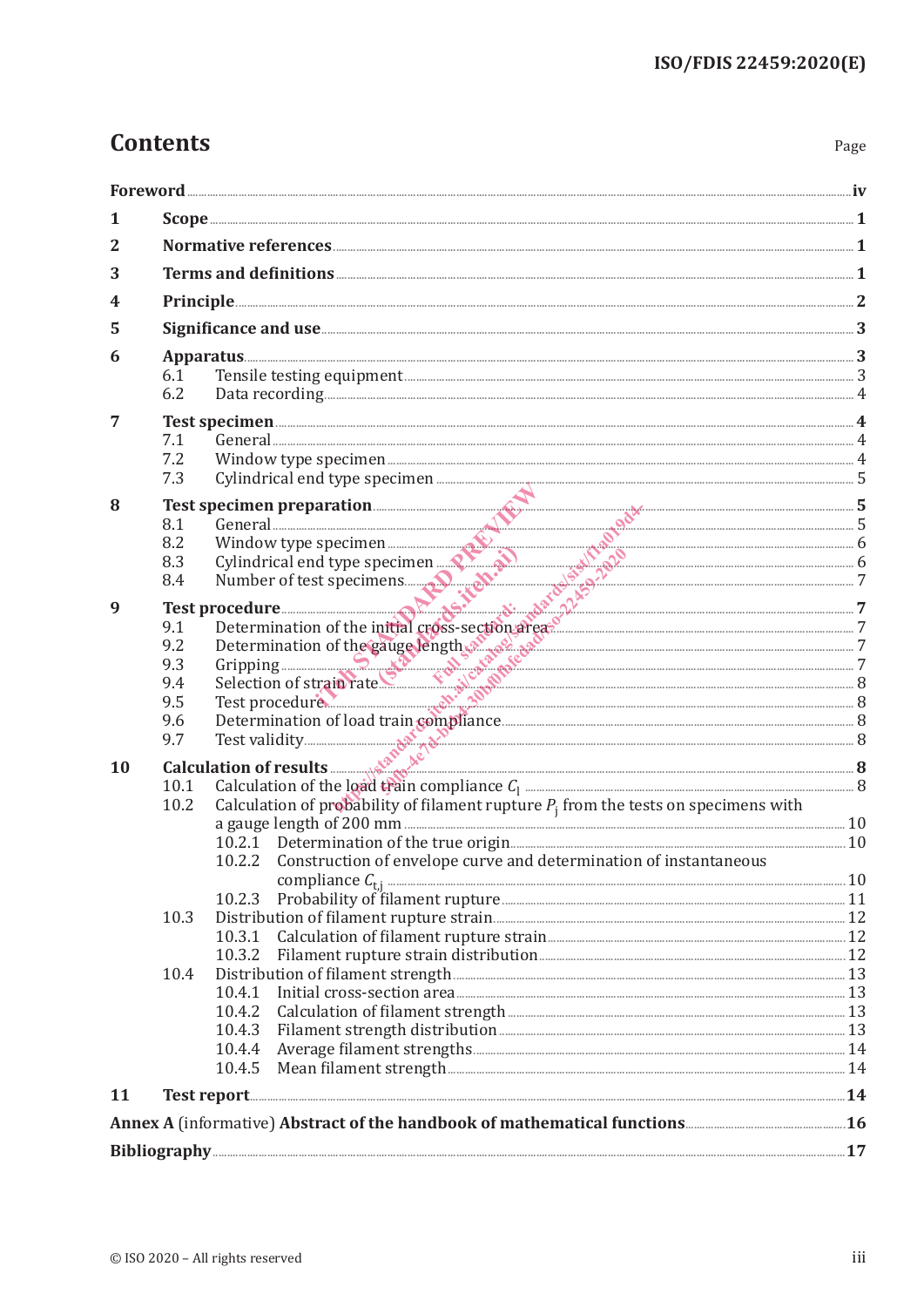### **Foreword**

ISO (the International Organization for Standardization) is a worldwide federation of national standards bodies (ISO member bodies). The work of preparing International Standards is normally carried out through ISO technical committees. Each member body interested in a subject for which a technical committee has been established has the right to be represented on that committee. International organizations, governmental and non-governmental, in liaison with ISO, also take part in the work. ISO collaborates closely with the International Electrotechnical Commission (IEC) on all matters of electrotechnical standardization.

The procedures used to develop this document and those intended for its further maintenance are described in the ISO/IEC Directives, Part 1. In particular, the different approval criteria needed for the different types of ISO documents should be noted. This document was drafted in accordance with the editorial rules of the ISO/IEC Directives, Part 2 (see www.iso.org/directives).

Attention is drawn to the possibility that some of the elements of this document may be the subject of patent rights. ISO shall not be held responsible for identifying any or all such patent rights. Details of any patent rights identified during the development of the document will be in the Introduction and/or on the ISO list of patent declarations received (see www.iso.org/patents).

Any trade name used in this document is information given for the convenience of users and does not constitute an endorsement.

For an explanation of the voluntary nature of standards, the meaning of ISO specific terms and expressions related to conformity assessment, as well as information about ISO's adherence to the World Trade Organization (WTO) principles in the Technical Barriers to Trade (TBT) see www.iso.org/<br>iso/foreword.html. iso/foreword.html. is received (see WWW.is0.019/paten<br>
ment is information given for the correction and the correction of standards, the meature<br>
interviews information in the Technical Barriers<br>
chnical Committee 150/1703206, Finder<br>
docume The contract of standards, the ment, as well as info<br>
s in the Technical Bar<br>
Ful state of the contract of the contract of the contract of the contract of the contract of the contract of the contract of the contract of the ht is information given for the convenience<br>w nature of standards, the meaning of IS<br>ssessment, as well as information about IS<br>nicels in the Technical Barriers to Trade (T<br>nicel Committee ISO/TC 206, Fine ceramics.<br>timent re of standards, the meaning of<br>the the Technical Barriers to Trade<br>in the Technical Barriers to Trade<br>committee 150/TG206, Fine ceram<br>should be directed to the user's n<br>d at www.jso.org/members.html.

This document was prepared by Technical Committee ISO/TC 206, *Fine ceramics*.

Any feedback or questions on this document should be directed to the user's national standards body. A complete listing of these bodies can be found at www.iso.org/members.html.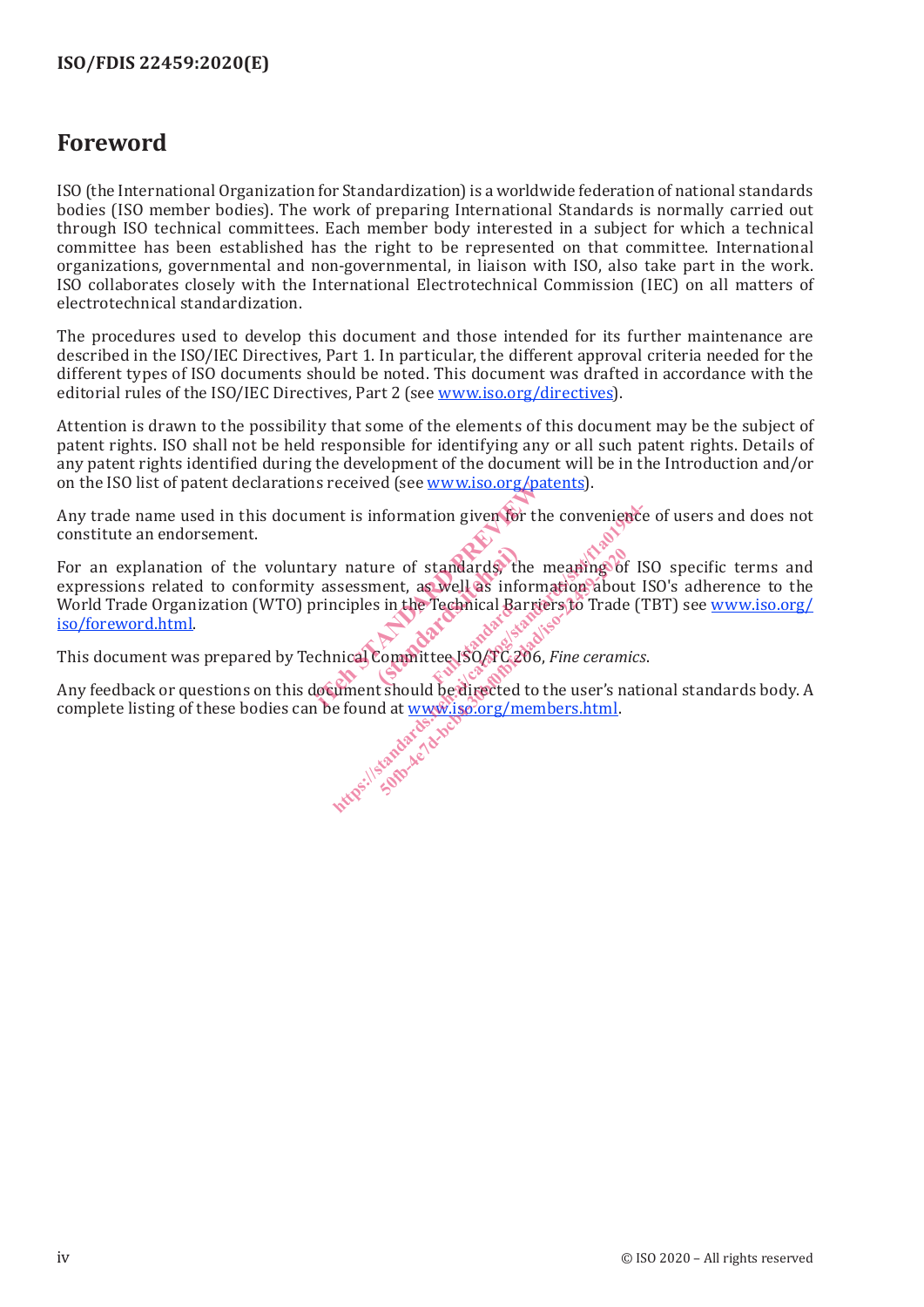### **Fine ceramics (advanced ceramics, advanced technical ceramics) — Reinforcement of ceramic composites — Determination of distribution of tensile strength and tensile strain to failure of filaments within a multifilament tow at ambient temperature**

### **1 Scope**

This document specifies the conditions for the determination of the distribution of strength and rupture strain of ceramic filaments within a multifilament tow at room temperature by performing a tensile test on a multifilament tow.

This document applies to dry tows of continuous ceramic filaments that are assumed to act freely and independently under loading and exhibit linear elastic behaviour up to failure. The outputs of this method are not to be mixed up with the strengths of embedded tows determined by using ISO/AWI 240461). it is the continuous cerame in<br>the mixed up with the strengths of<br>the mixed up with the strengths of<br>the strengths of<br>the standard preview of this document. For dated reference<br>at edition of the referenced documents<br>of cal

#### **2 Normative references**

The following documents are referred to in the text in such a way that some or all of their content constitutes requirements of this document. For dated references, only the edition cited applies. For undated references, the latest edition of the referenced document (including any amendments) applies. red to in the text in ht ps://www.fatedulthumanus.com/sist/f1a019d4<br>
Superinted by the text in such a way that<br>
his document. For dated references, only the diffinition of the reference<br>
Calibration and verification of static uniax<br>
achines — C Example 12 and 12 and 12 and 12 and 12 and 12 and 12 and 12 and 12 and 12 and 12 and 12 and 12 and 12 and 12 and 12 and 12 and 12 and 12 and 12 and 12 and 12 and 12 and 12 and 12 and 12 and 12 and 12 and 12 and 12 and 12 a

ISO 7500-1, *Metallic materials — Calibration and verification of static uniaxial testing machines — Part 1: Tension/compression testing machines — Calibration and verification of the force-measuring system*

ISO 10119, *Carbon fibre — Determination of density*

EN 1007-2, *Advanced technical ceramics — Ceramic composites — Methods of test for reinforcements — Part 2: Determination of linear density*

#### **3 Terms and definitions**

For the purposes of this document, the following terms and definitions apply.

ISO and IEC maintain terminological databases for use in standardization at the following addresses:

- ISO Online browsing platform: available at https://www.iso.org/obp
- IEC Electropedia: available at http://www.electropedia.org/

#### **3.1 gauge length**

 $L_0$ 

initial distance between two reference points on the tow

Note 1 to entry: Usually the gauge length is taken as the distance between the gripped ends of the tow.

<sup>1)</sup> Under preparation. Stage at the time of publication: ISO/AWI 24046:—.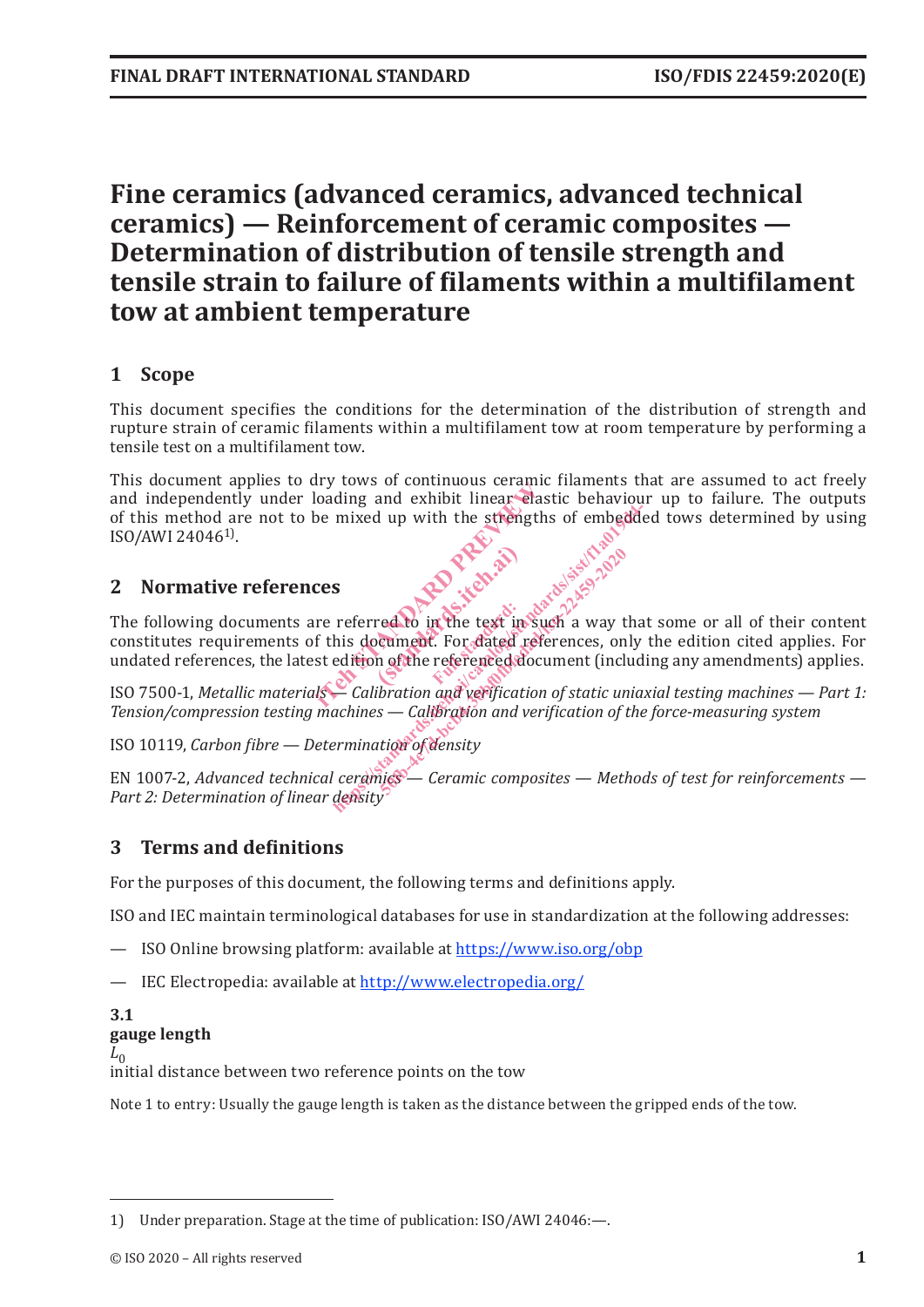#### **3.2**

#### **initial cross-section area**

 $S_0$ 

cross-section area of the tow

#### **3.3**

#### **tow elongation**

*A*

increase of the gauge length during the tensile test

#### **3.4.1**

**total compliance**

 $C_{\rm t}$ 

ratio of the measured displacement to the corresponding force during the tensile test

#### **3.4.2**

#### **load train compliance**

 $C<sub>1</sub>$ 

ratio of the load train elongation, excluding the specimen contribution, to the corresponding force during the tensile test

#### **3.5**

**strain**

#### *ε*

ratio of the tow elongation  $A$  to the gauge length  $L_{\stackrel{\scriptstyle{0}}{0}}$ 

#### **3.6**

#### **filament rupture strain**

*ε*r,j

strain at step j in the non-linear parts of the force-displacement curve **3.7** iTeh STANDARD PREVIEW mgth L<sub>0</sub> O PREV.ai)

### **filament strength**

 $\sigma_{r,i}$ 

 $\sigma_{r,j}$  and survey survey are a step in the non-linear ratio of the tensile force to the cross-section area of all unbroken filaments at step j in the non-linear parts of the force-displacement curve<br>3.8 withs:/ sometimes.org/with property.org/standards.item.com/sist/f1a019d4-<br>section dream catalogies of all unbroken filaments at states. ngth L<sub>0</sub>00 RNewside and designation 2459-2020<br>force-displacement curve<br>force-displacement curve<br>marga of all unbroken filaments

#### **3.8**

#### **average filament strength**

#### $\bar{\sigma}_{\rm r}$

statistical average strength of the filaments in the tow for each test determined from the Weibull strength distribution parameters of the filaments

#### **3.9**

### **mean filament strength**

 $\sigma$ <sub>r</sub>

arithmetic mean of the average strengths

### **4 Principle**

A multifilament tow is loaded in tension at a constant displacement rate up to rupture of all the filaments in the tow. The force and displacement are measured and recorded. From the force-displacement curve the two-parameter Weibull distribution of the rupture strain and of the strength of the filaments is obtained by sampling the nonlinear parts of the curve at discrete intervals, j, which correspond to an increasing number of failed filaments in the tow.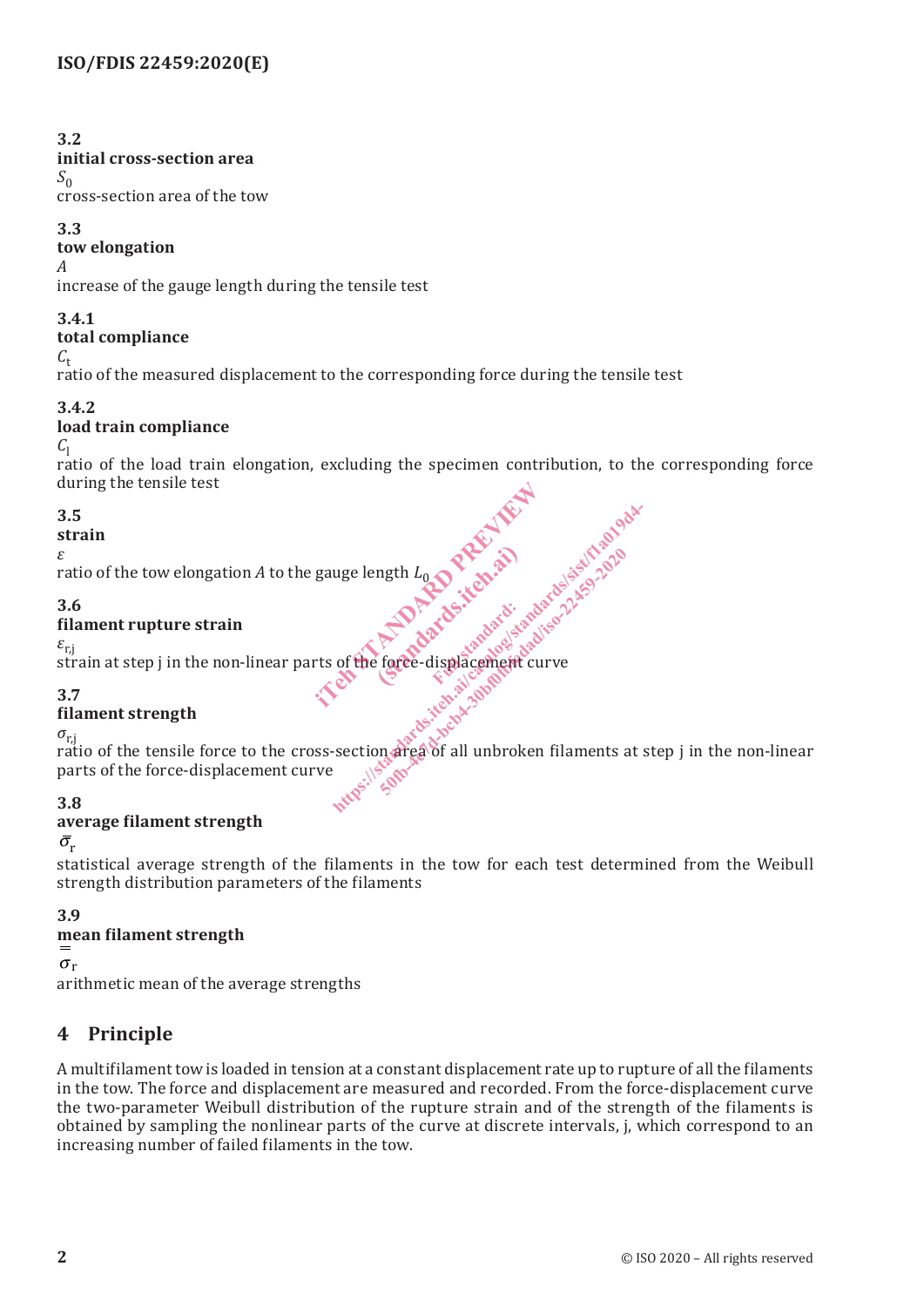#### **5 Significance and use**

Because measurement of the displacement directly on the tow is difficult, it is usually obtained indirectly via a compliance measurement which includes contributions of the loading train, the grips and the tabbing materials. These contributions have to be corrected for in the analysis. When it is possible to measure the tow elongation directly (by using a suitable extensometer system) this correction is not needed. The calculation of the results in Clause 10 also applies in this case by setting the load train compliance equal to zero.

The evaluation method is based on an analysis of the nonlinear domain of the force-displacement curve, which is caused by progressive filament failure during the test. The size of this domain is promoted by higher stiffness of the loading and gripping system. When the force-displacement curve does not show this nonlinear domain, the evaluation method of this document cannot be applied.

The distribution of filament rupture strains does not depend on the initial number of filaments for those tows that contain a large number of filaments; hence, it is not affected by the number of filaments which are broken before the test, provided this number remains limited. The determination of the filament strength distribution requires knowledge of the initial cross-sectional area of the tow. The variation in filament diameters, which affects the strength values, is not accounted for.

The Weibull parameters determined by this test method and extrapolated to the respective gauge length cannot be compared directly with those obtained from tensile tests on monofilaments according<br>to ISO 19630 because of variability in test conditions<sup>[1]</sup>. to ISO 19630 because of variability in test conditions[1]. etermined by this test method and<br>directly with those obtained from t<br>iability in test conditions<sup>[1]</sup>.<br>ipment<br> $\sum_{k} P_k$ <br>ipment<br>with a system for measuring with the direction

#### **6 Apparatus**

#### **6.1 Tensile testing equipment**

The test machine shall be equipped with a system for measuring the force applied to the specimen and the displacement, or directly the tow elongation. The machine shall conform to grade 1 or better in ISO 7500-1. The grips shall align the specimen with the direction of the force. Slipping of the specimen in the grips shall be prevented. in the grips shall be prevented. **External Property of Science Association** Hummed by this test this distance and stringer<br>in the conditions<sup>[1]</sup>.<br>in the conditions<sup>[1]</sup>.<br>**ment**<br> $\frac{1}{2}$ <br>**ment**<br> $\frac{1}{2}$ <br>**ment**<br> $\frac{1}{2}$ <br>**ment**<br> $\frac{1}{2}$ <br>**standards**<br> $\frac{1}{2}$ <br>**ment**<br> $\frac{1}{2}$ <br>**standards**<br> $\frac{1}{2}$ Experience of the ends of the gradient placed at the ends of the load the distribution of different parts of the load the gradience of the ends of the gradience of the ends of the gradience of different parts of the load t

NOTE The use of a displacement transducer placed at the ends of the grips<sup>[5][6]</sup> (see Figure 1) or on the tow itself<sup>[4][5][6]</sup> will probably limit the contribution of different parts of the load train to the measured displacement, and hence increase the accuracy.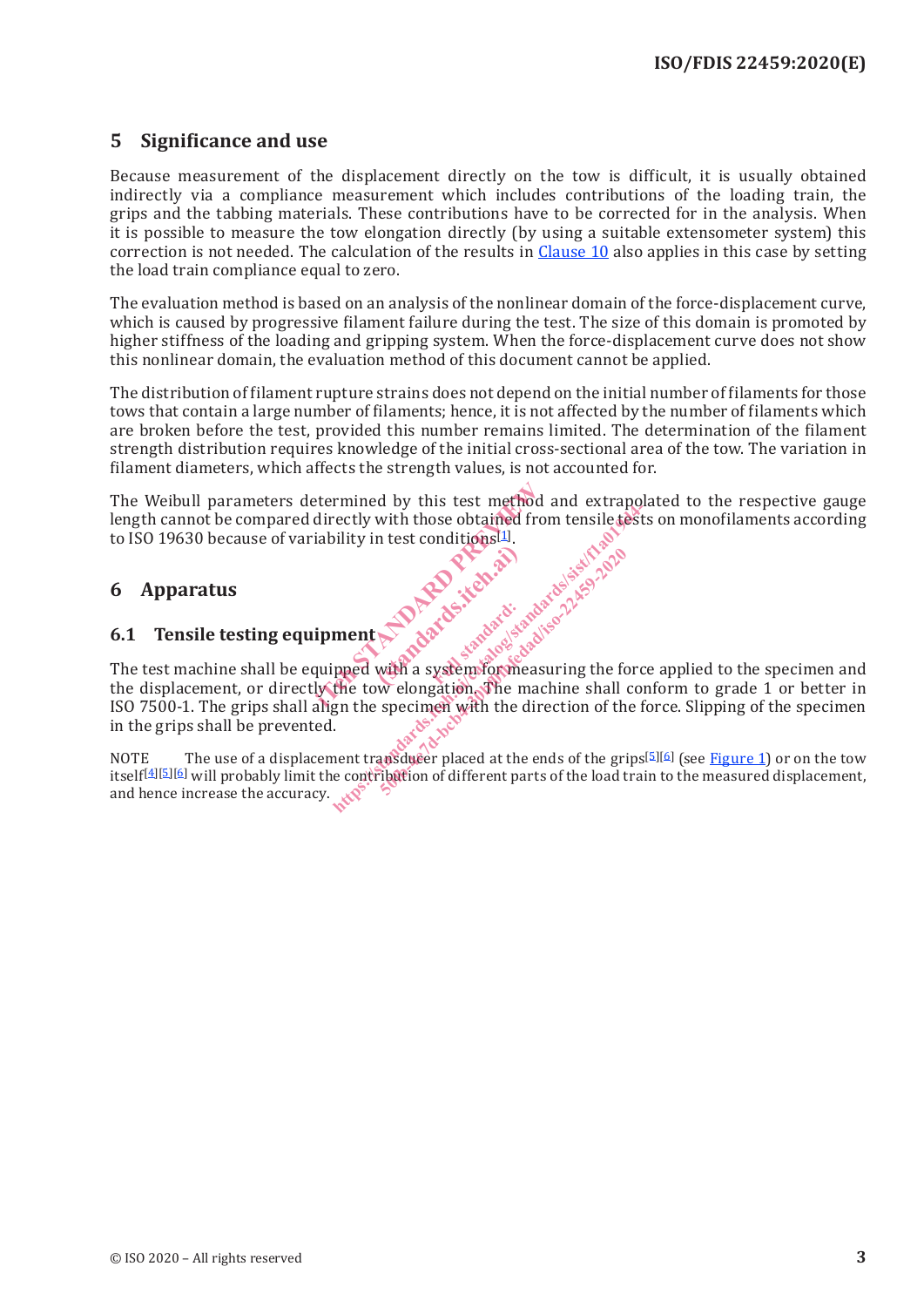

### **Key**

- 1 displacement transducer
- 2 grip
- 3 test specimen

#### **6.2 Data recording**

A calibrated recorder shall be used to record force-displacement curves. The use of a digital data recording system is recommended.

#### **7 Test specimen**

#### **7.1 General**

Specimens with a gauge length of 200 mm shall be used to establish the filament strength and filament rupture strain distributions. Specimens with gauge lengths of 100 mm and 300 mm shall be used to determine the load train compliance. Examples of two types of test specimen are given below.

#### **7.2 Window type specimen**

A window type specimen is shown in **Figure 2**. A stretched tow is fixed between two identical plates of material, each containing a central window. When the displacement is not measured directly on the tow, the height of the window defines the gauge length.

NOTE This type of specimen has the advantage of easy handling.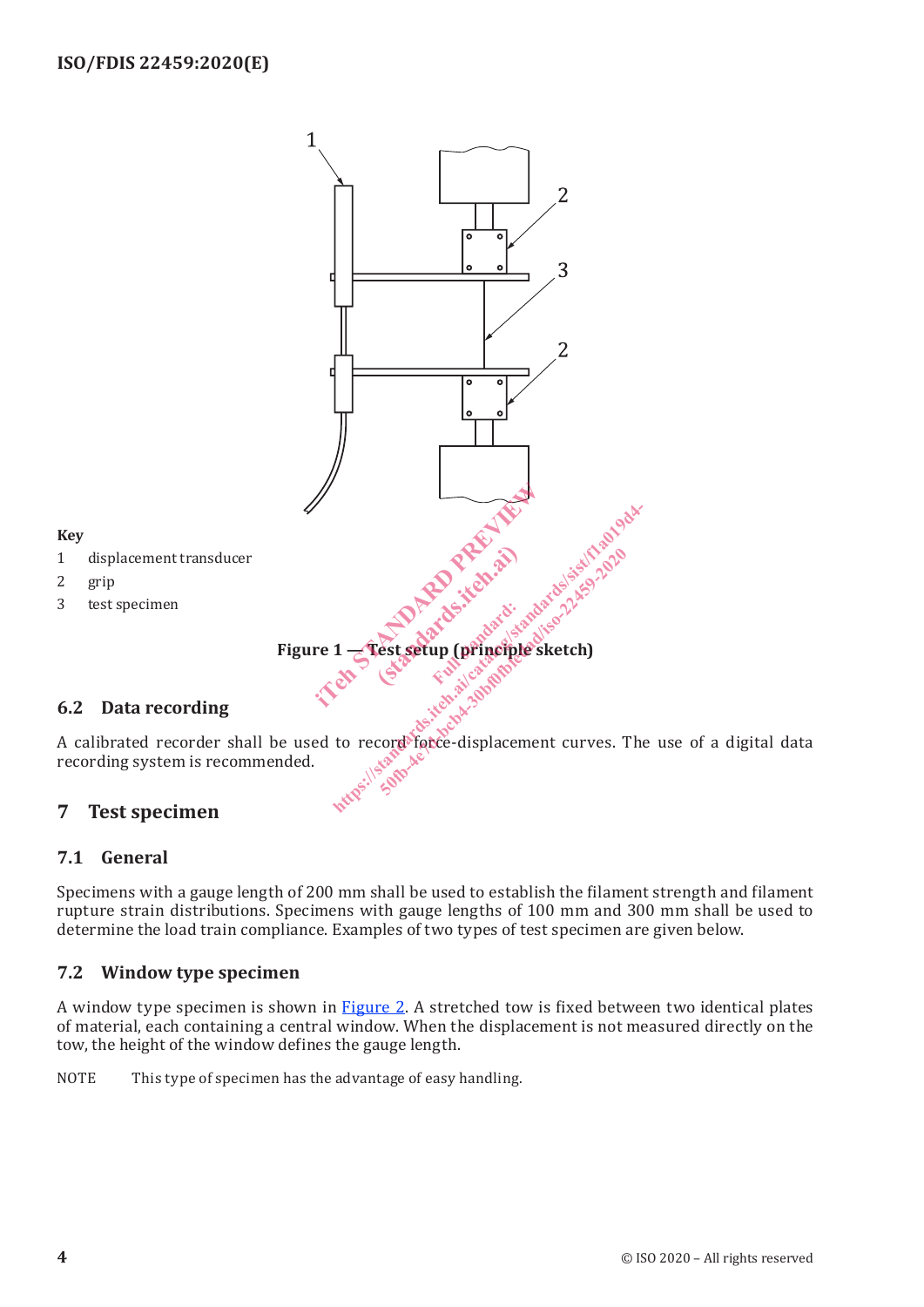

#### **Key**

- 1 plates
- 2 tow
- 3 glue
- 4 gripped end
- 5 gauge length

#### **Figure 2 — Window type specimen (principle sketch, side view)**

#### **7.3 Cylindrical end type specimen**

A cylindrical end type specimen is shown in Figure 3. Both ends of a stretched tow are fixed in small diameter cylindrical tubes generally made of metal. When the displacement is not measured directly on the tow, the distance between the inner ends of the tubes with the tow in a stretched condition defines the gauge length the tow, the distance between the inner ends of the tubes with the tow in a stretched condition defines the gauge length. Tube length shall be such that adhesion of tow specimen to tube is optimized. Length larger than 30 mm is recommended. internally made of metal. When the denomination of the things and the such that adhesion of the state with the shall be such that adhesion of the mended. Falandard: en is shown in Figure 3. Both ends of a street<br>lerally made of metal. When the displacement<br>the inner ends of the eubes with the tow in<br>shall be such that adhesion of towspecimen<br>anded.<br>and the state of the specifical of t made of metal. When the displace<br>ner ends of the tubes with the tow<br>e such that adhesion of tow specine<br>e such that adhesion of tow specine<br>specifical and tune specimen facing

**Key**

1 tube

2 gauge length



#### **8 Test specimen preparation**

#### **8.1 General**

Extreme care shall be taken during specimen preparation to ensure that the procedure is repeatable from specimen to specimen. When glue is used, the same type and the same bonding length shall be used for the preparation of all test specimens of a given series. Specimens shall be handled with care to avoid breaking filaments.

High repeatability in specimen preparation is required in order to allow a correct determination of the load train compliance.

A sizing agent is present on certain fibres. It protects the filaments against damage during handling or prevents inter-filament friction during the tests. It should not be removed. Owing to its low Young's modulus, it does not contribute to load sharing. Care should be taken that the glue will not run into the tow outside the frame. Epoxy or resin that exhibit excellent wetting properties with SiC and Aluminabased ceramics are appropriate.